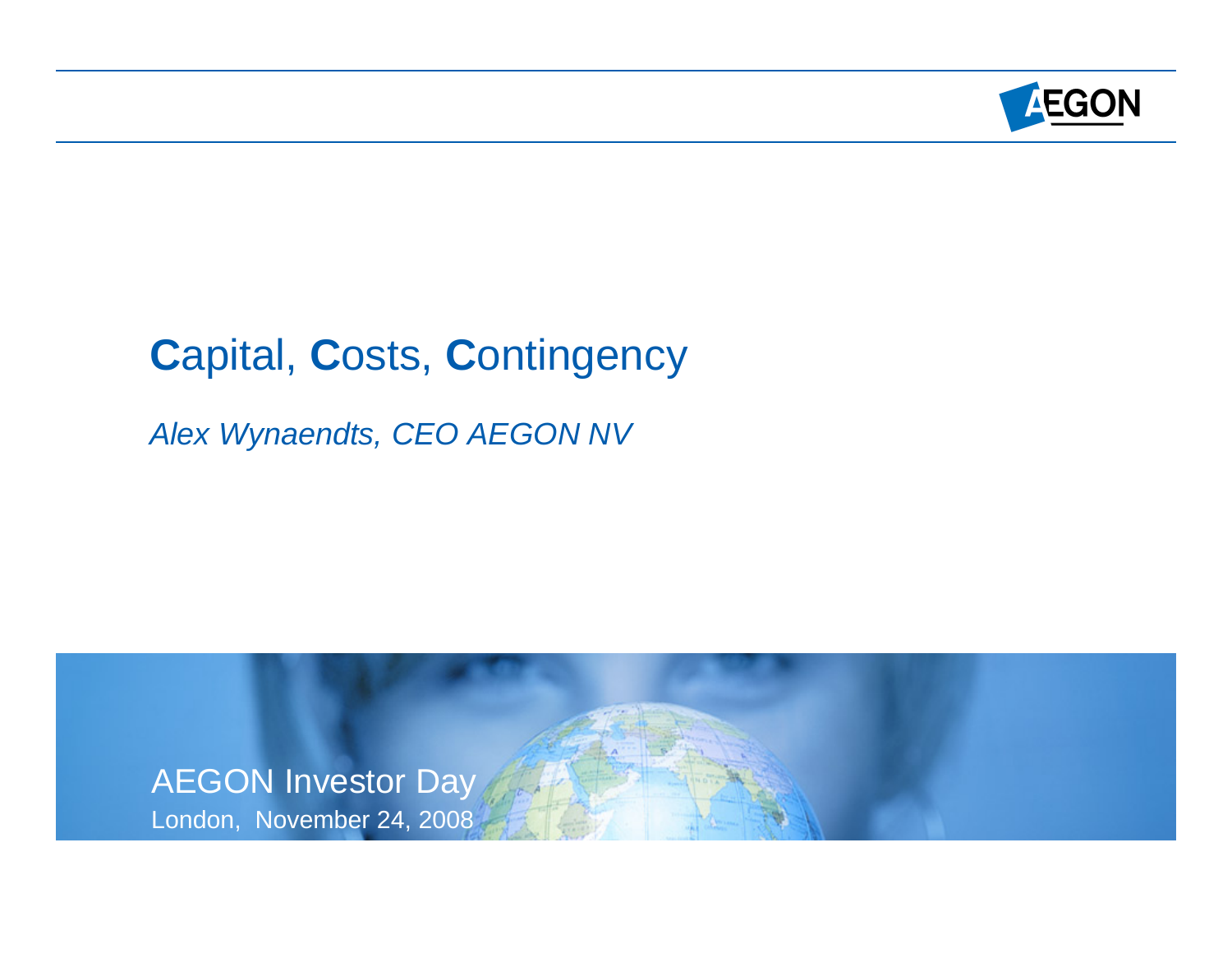#### Global financial turmoil





- 1. Source: Consensus Economics Inc. 2008, Bloomberg, Moody's, Carlyle Group (Ned Davis Research)
- 2. Total US credit market debt measured by the US Federal Reserve includes debt owed by domestic financial services firms, mortgages, corporate debt, federal government debt, small business debt, consumer debt, state and local government debt, and foreign debt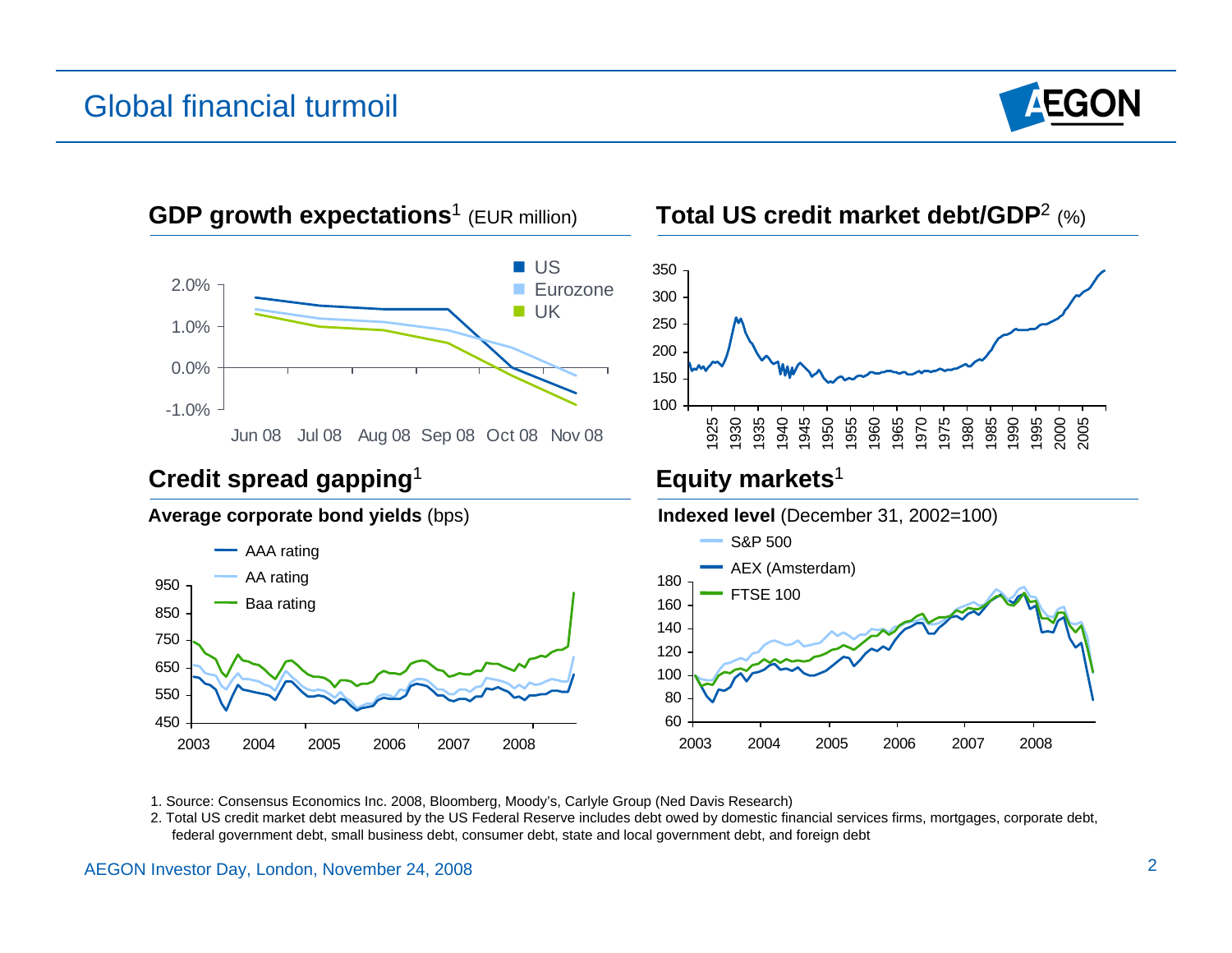## Insurance industry faces challenges globally



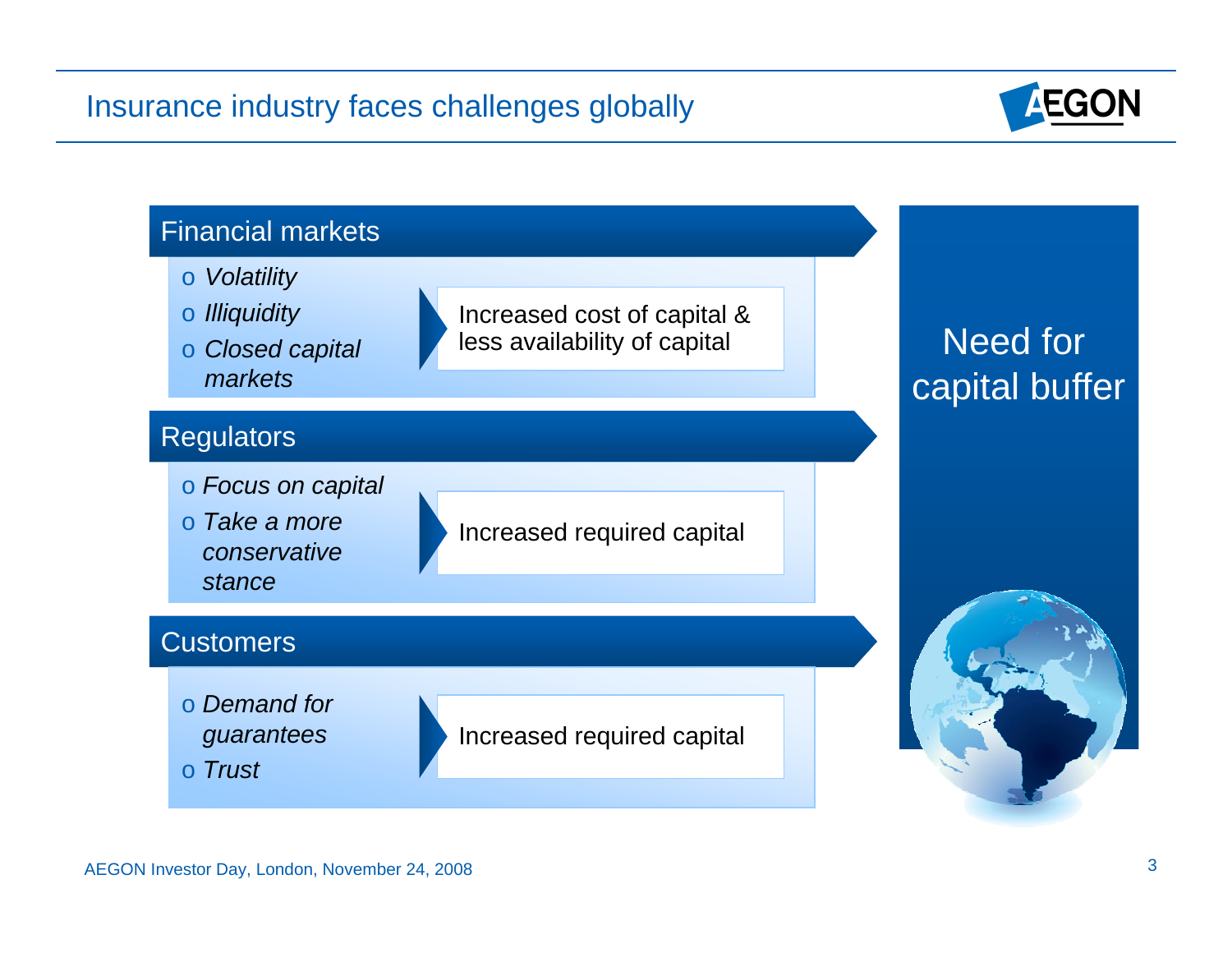

**C**apital **C**osts **C**ontingency

# The three **C**'s

AEGON Investor Day, London, November 24, 2008 4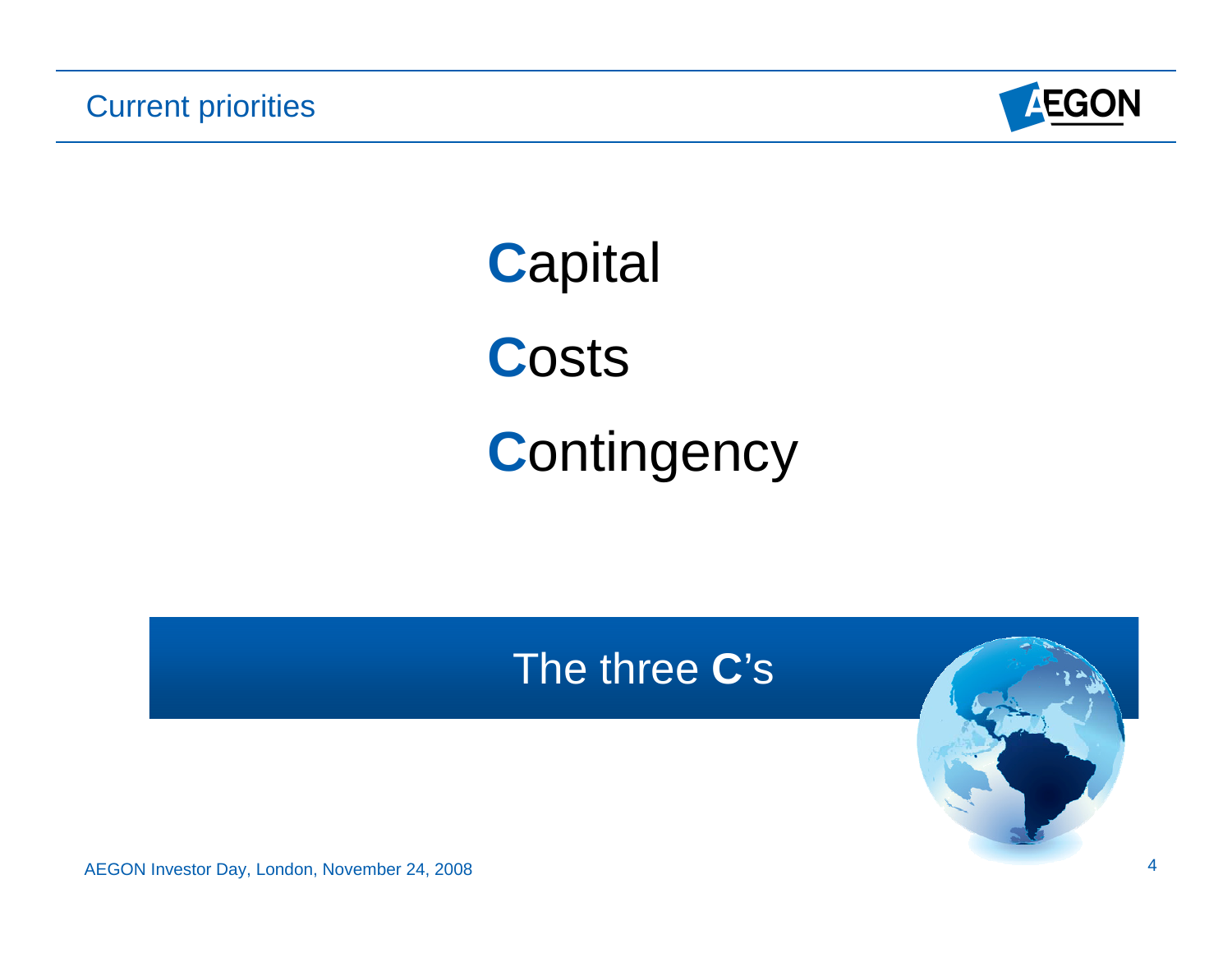# **Capital: improve capital efficiency**



| Optimize<br>capital<br><b>structure</b>               | Implement more<br>$\overline{O}$<br>o Capital releases from back books<br>o Reinsurance<br>o Insurance linked securities                       |
|-------------------------------------------------------|------------------------------------------------------------------------------------------------------------------------------------------------|
| <b>Reduce</b><br>capital<br>intensity                 | <b>Further reduce</b><br>$\Omega$<br><b>O</b> Equity risk<br>o Interest rate risk<br>o Credit risk                                             |
| <b>Maximize</b><br>diversification<br><b>benefits</b> | Manage portfolio of risks<br>$\bigcirc$<br><b>Reset retention limits</b><br>$\Omega$<br>Build global risk pooling infrastructure<br>$\bigcirc$ |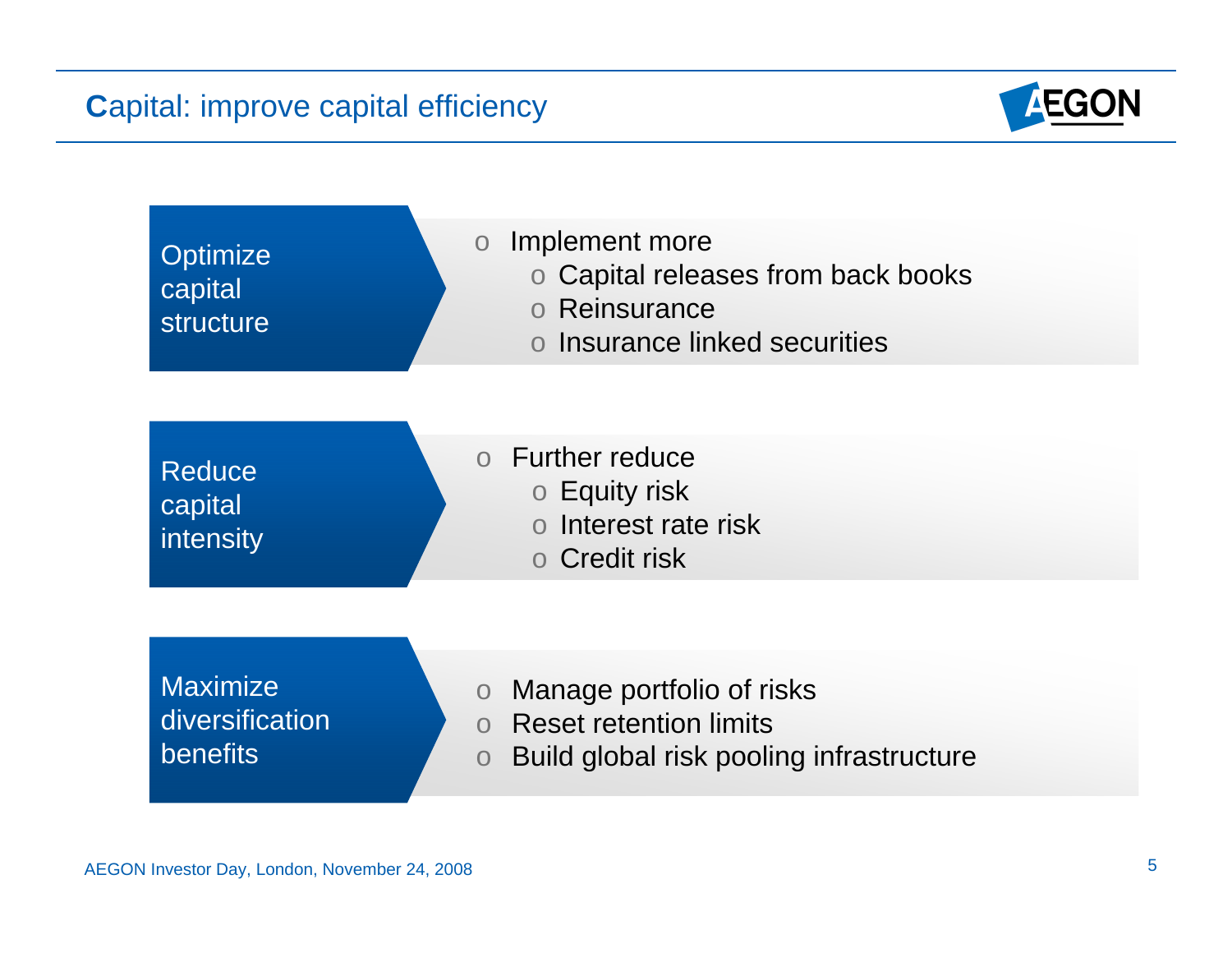**C**apital: proactive steps have been taken to increase capital buffer



- o Significant risk reductions implemented
	- -Limited direct equity exposure
	- -Interest rate risks lowered
	- -Guarantees on products lowered
	- -Hedging of guarantees
	- -Asset and liability matching
- o Strong global risk management organization
- o Capital preservation and risk mitigation in Q308: EUR 729 million

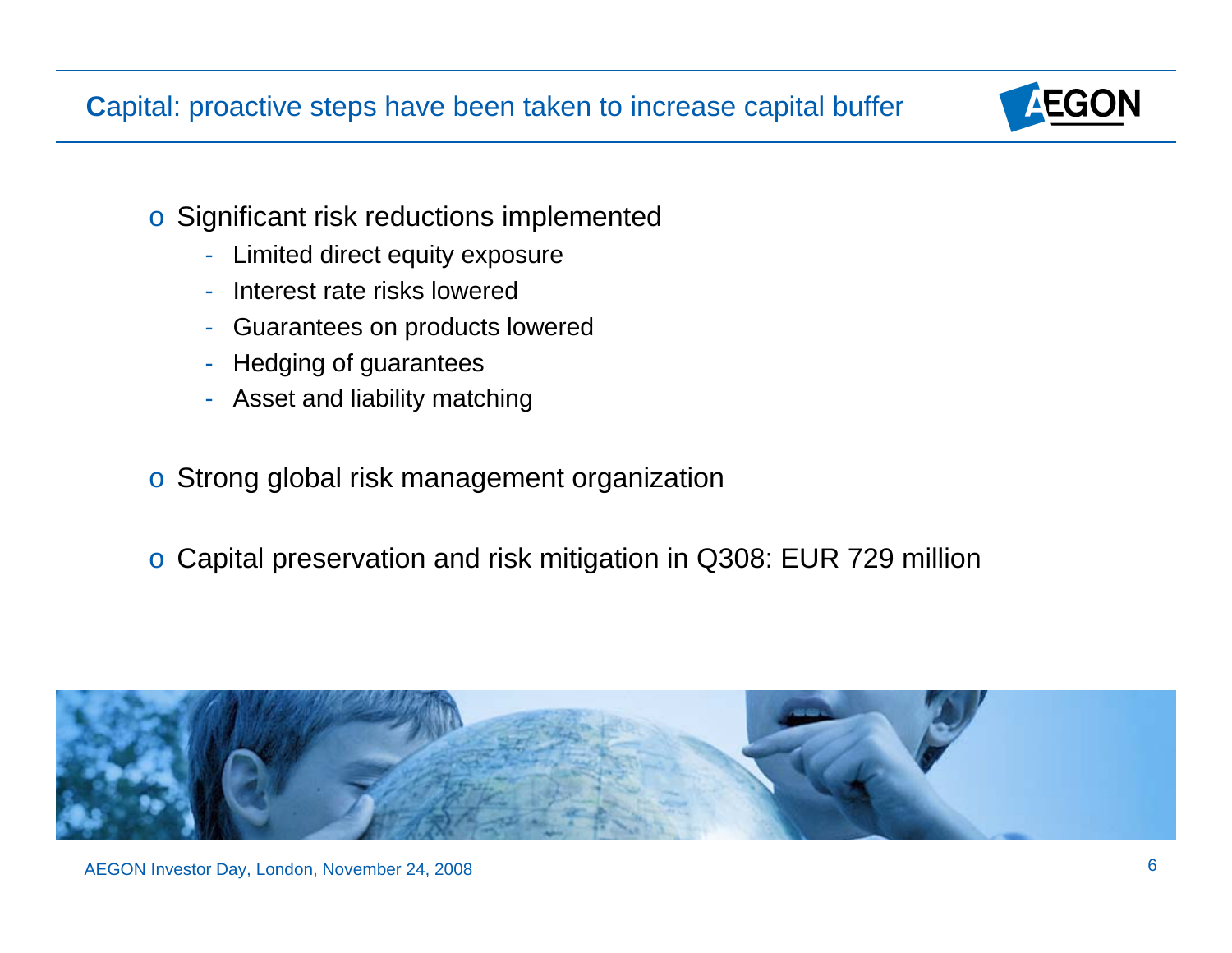**C**apital: ongoing acceleration of de-risking and capital release



Complete execution on identified capital preservation and risk mitigation actions of EUR 600 - 800 million in Q4, including:

- o Lowering investment risk
	- –New money
	- –Existing portfolio
- o Risk transfer through reinsurance
	- –Fixed annuities
	- –Non-life catastrophic risk
- o Securitizations

Capital preservation and risk mitigation actions important to enhance capital buffer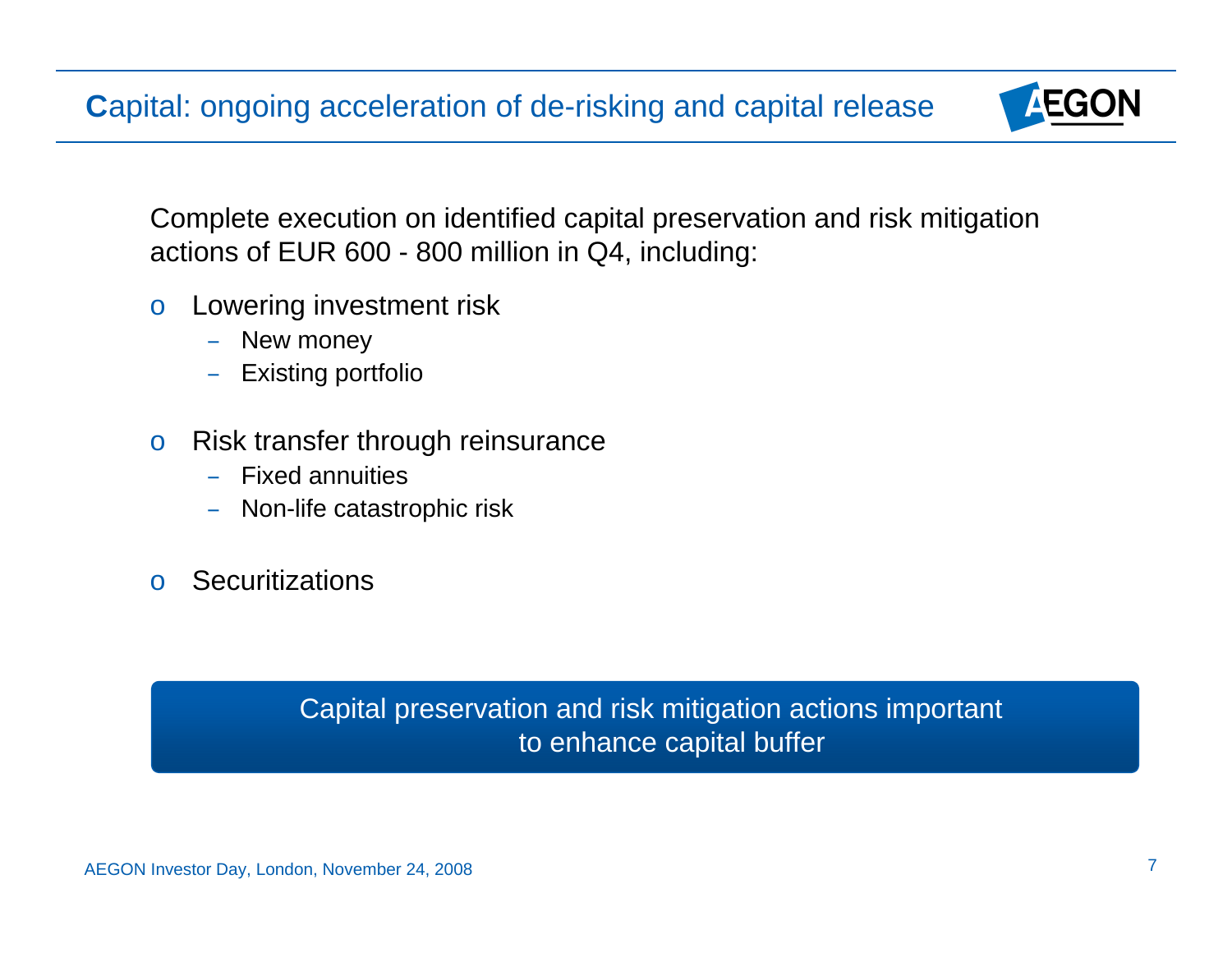## **C**ontingency: strong capital position provides sufficient buffer



|                                                                                                  | September 30, 2008                  | Pro-forma<br>post draw down |  |
|--------------------------------------------------------------------------------------------------|-------------------------------------|-----------------------------|--|
| <b>Insurance Group Directive</b><br>(IGD) surplus capital                                        | <b>EUR 5.0 billion</b><br>$(160\%)$ | EUR 8.0 billion<br>(195%)   |  |
| S&P risk-based insurance<br>capital model excess<br>capital in operating units<br>above AA level | <b>EUR 312 million</b>              | EUR 312 million             |  |
| Additional capital buffer of<br><b>EUR 3 billion is sufficient</b>                               |                                     |                             |  |

- o Insurance Group Directive surplus capital includes unrealized losses on bond portfolio
- o Excluding unrealized losses IGD ratio would be ~225% and ~260% pro-forma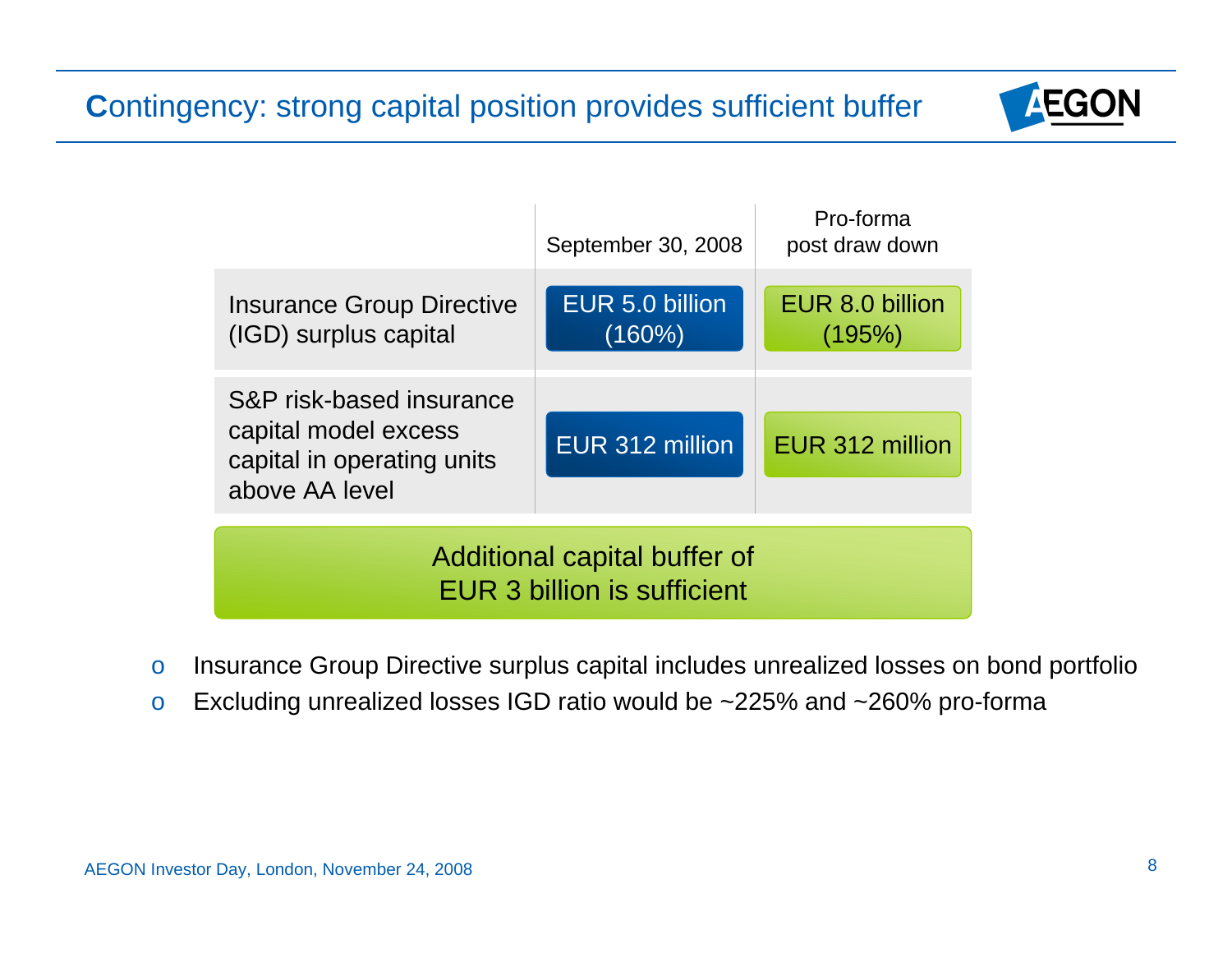

#### **Based on equity markets as of September 30, 2008**



- o Lower fees
- o Reserve strengthening for VA guarantees (old book before 2004; new VA is delta hedged)
- o DAC unlocking\*



o Direct exposure

- o Reserve strengthening for guarantees
- <sup>o</sup> Impact of first 20% decline can be absorbed by capital preservation actions

\* Acceleration of amortization of deferred acquisition costs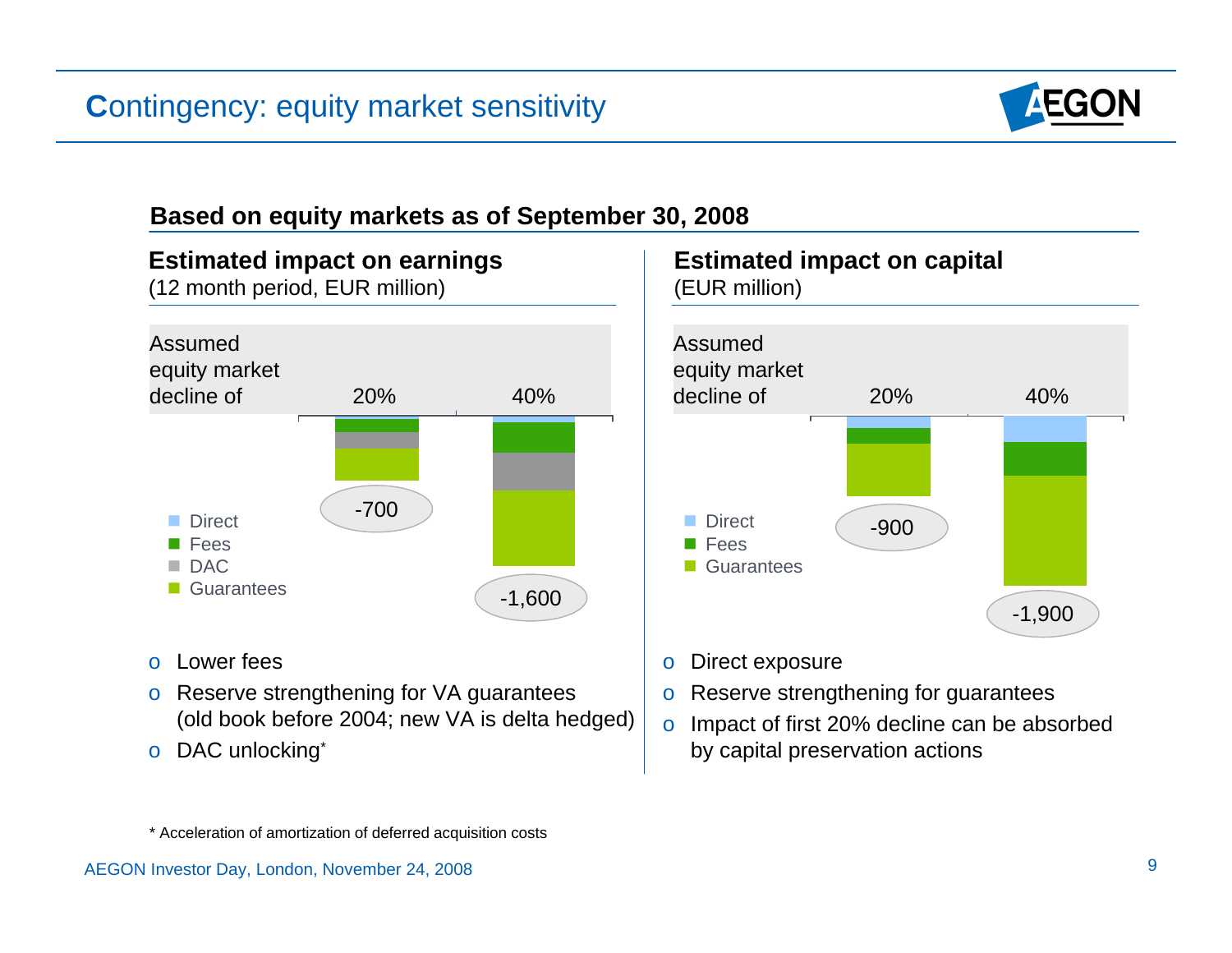#### **C**osts: reduce operating expenses



- o Cost reduction measures:
	- o More than EUR 150 million in AEGON's major operating units in 2009
- o Key actions to achieve this include:
	- o US: no wage increase in 2009 and restructuring
	- o NL: restructuring, reduction in projects
	- o UK: restructuring, cost containment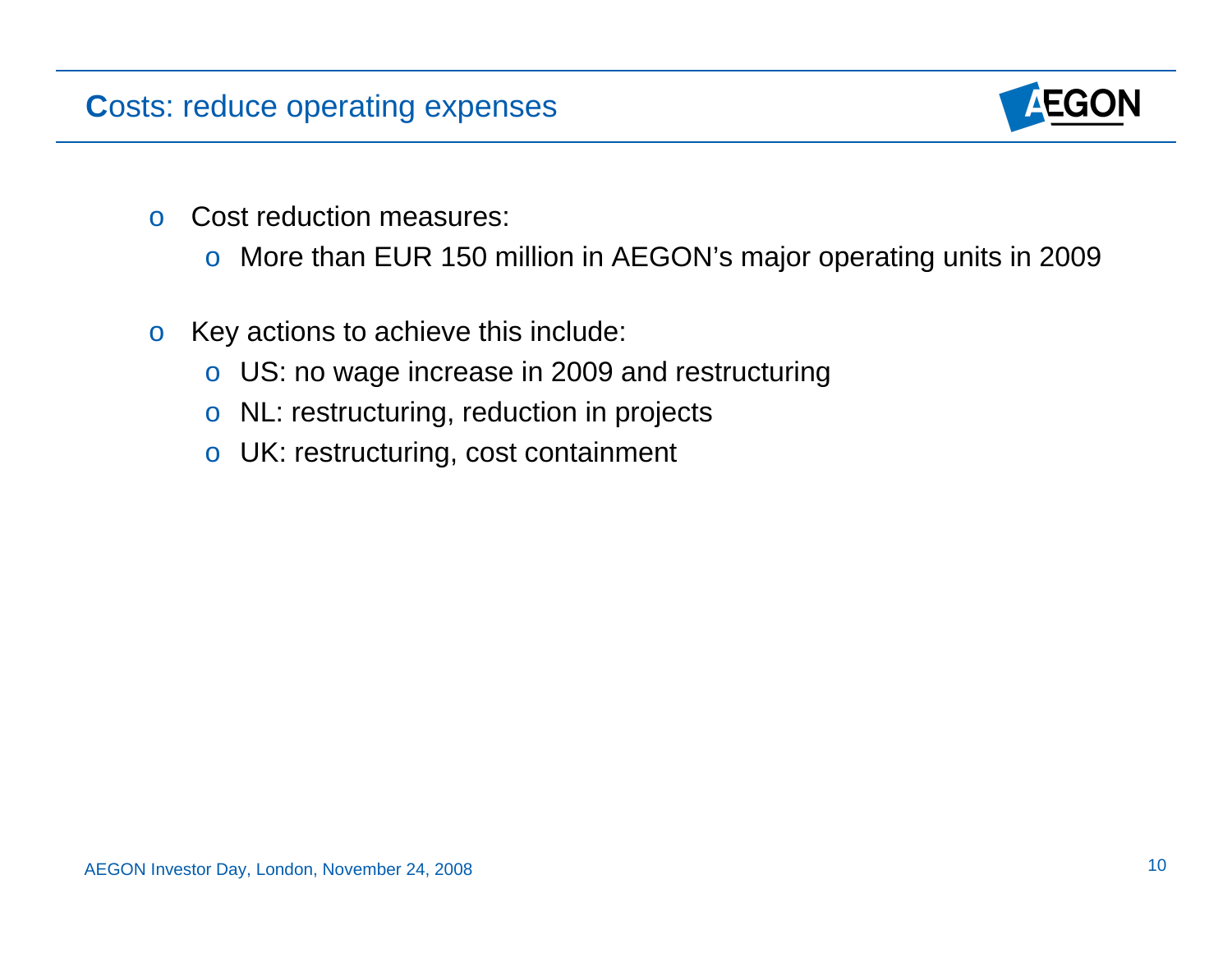#### Execution of longer term strategic plan



- o Improve growth and returns from existing businesses:
	- - Manage for profitability in the Netherlands:
		- 3 clear priorities: profitability, distribution, culture change
		- Improve RoC by 100 basis points
- o Progress on global asset management
- o Establishing European capability in Variable Annuity type products

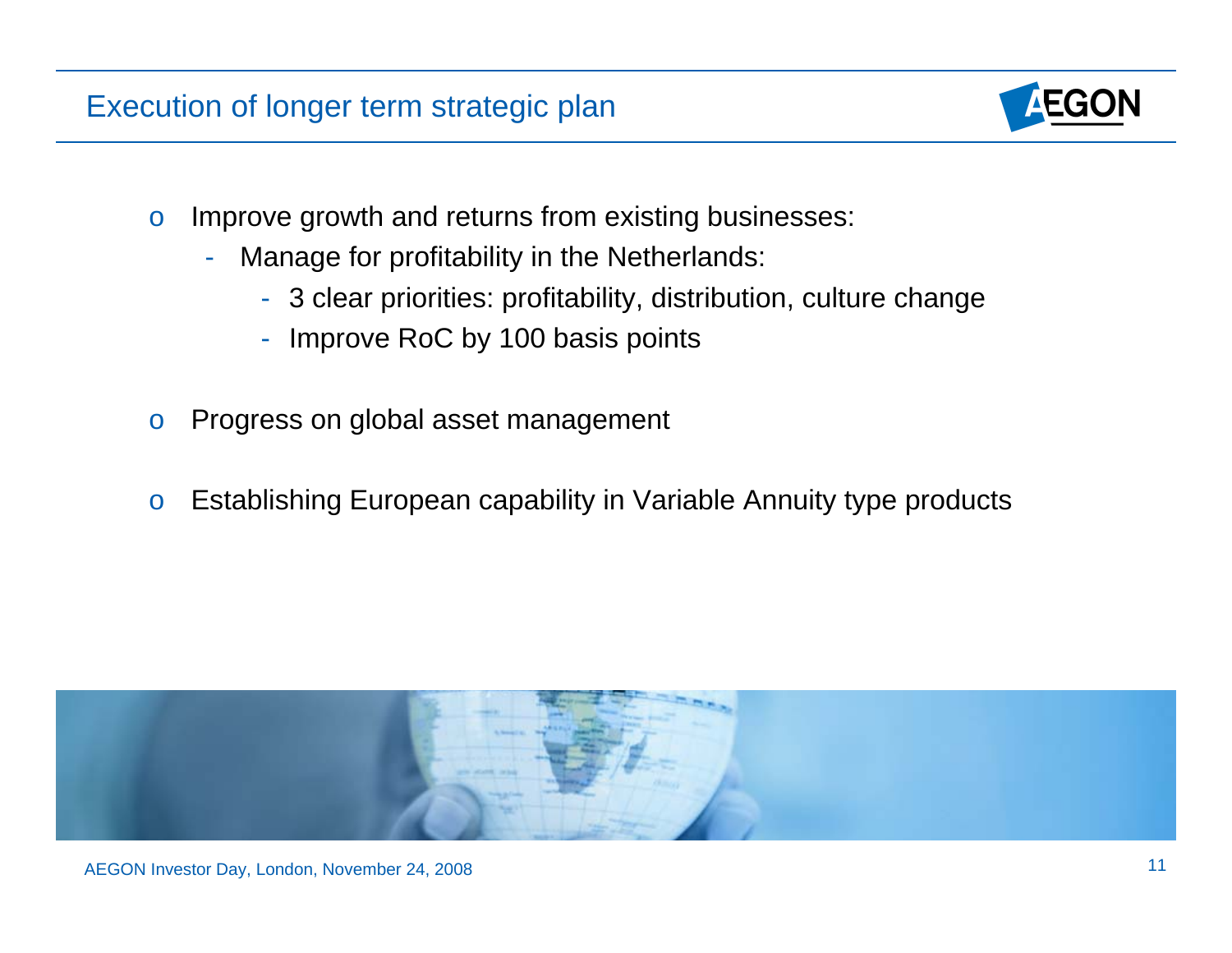#### Resilient and well diversified business





#### **CEE standardized new life sales** (EUR million) **CEE pensions asset under mgmt** (EUR million)



#### AEGON Investor Day, London, November 24, 2008 12

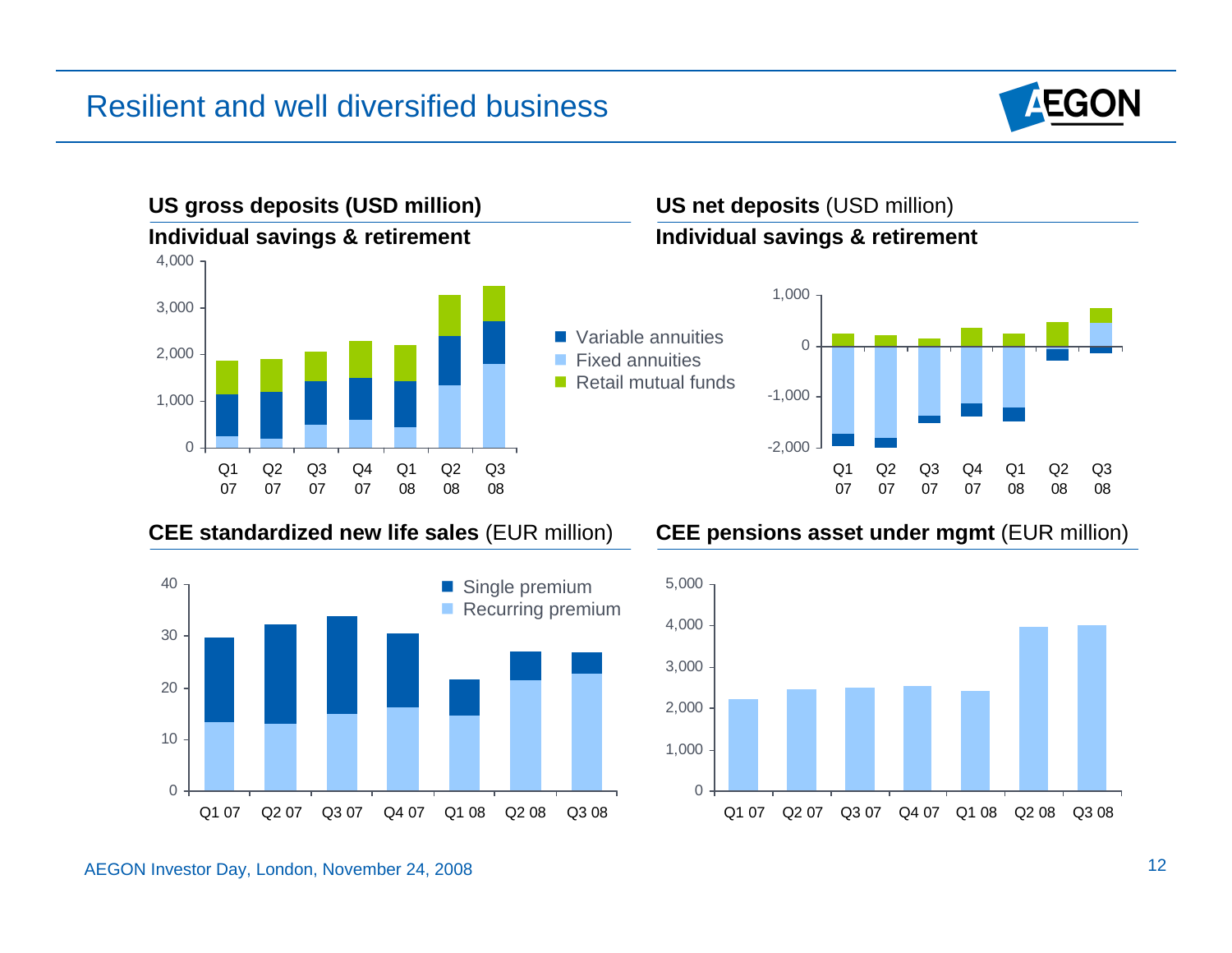## The right strategy with the right current priorities



- <sup>o</sup> **C**apital:
	- Capital preservation and de-risking actions to continue through Q4 and into 2009
- <sup>o</sup> **C**osts:
	- More than EUR 150 million savings actions
- <sup>o</sup> **C**ontingency:
	- Sufficient capital buffer to absorb market shocks

## Strategy with focus on capital is the right one

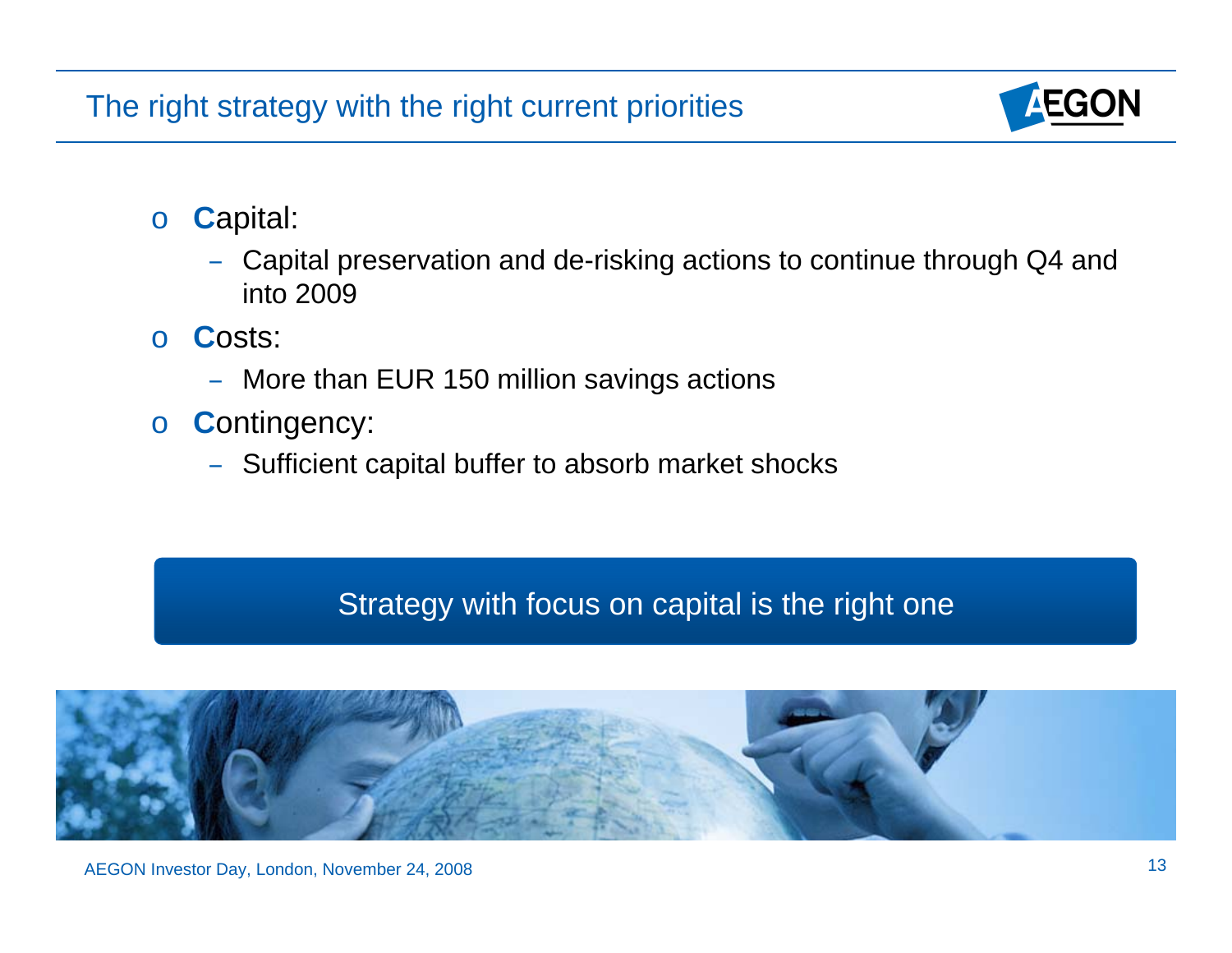

# Q&A



AEGON Investor Day, London, November 24, 2008 14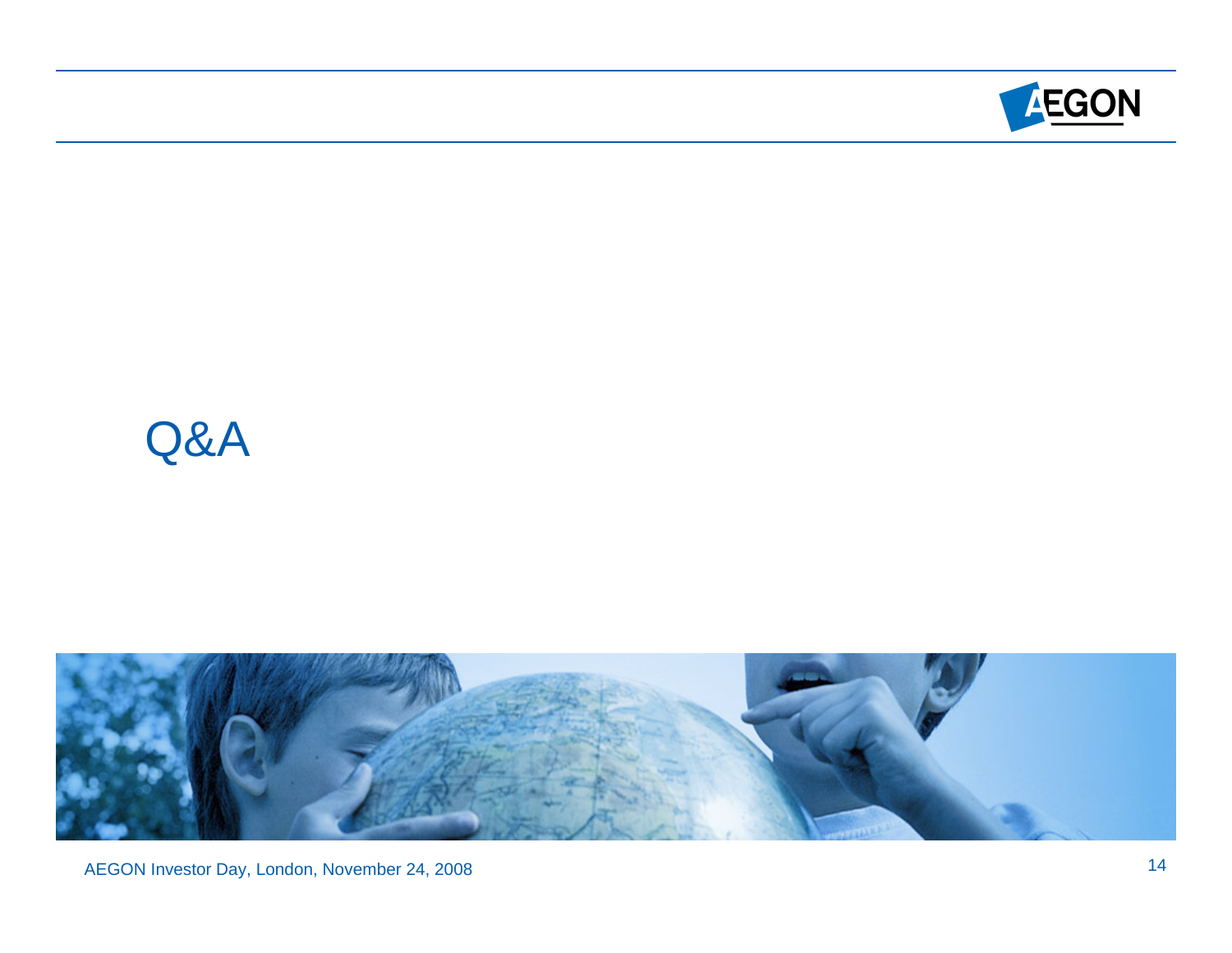

For questions please contact Investor Relations +31 70 344 8305 ir@aegon.com P.O. Box 85 2501 CB The Hague The Netherlands